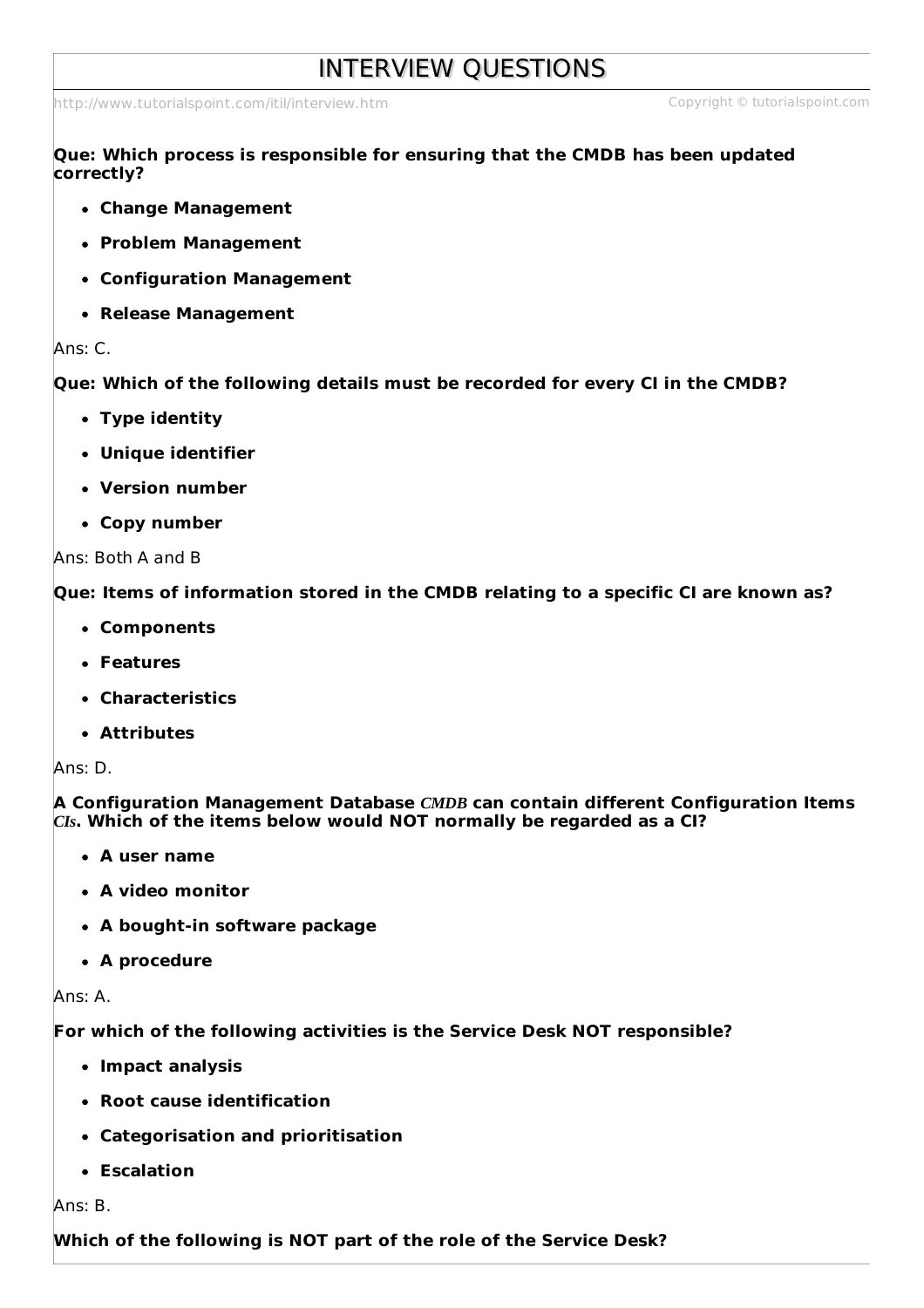- **Providing support to the user community**
- **Resolving the root causes of incidents**
- **Acting as day-to-day interface between IT services and users**
- **Monitoring the progress of incidents**

Ans: B.

**The network managers have excessive workloads and have no time to proactively manage the network. One of the contributing factors to these large workloads is the frequency that users contact these managers directly. which ITIL process would improve this situation?**

- **Change Management**
- **Configuration Management**
- **Incident Management**
- **Problem Management**

Ans: C.

**Que: A computer operator notices the full storage capacity of her/his disk will soon be used. To which ITIL process must this situation be reported?**

- **Change Management**
- **Configuration Management**
- **Incident Management**
- **Problem Management**

Ans: C.

**Que: A serious incident has occurred. The assigned solution team is unable to resolve this incident within the agreed time. The Incident Manager is called in. Which form of escalation describes the above sequence of events?**

- **Formal escalation**
- **Functional escalation**
- **Hierarchical escalation**
- **Operational escalation**

Ans: C.

**Que: From which document can the Incident Management process obtain information about when and to whom it must escalate issues if required?**

- **The Service Improvement Program**
- **The Service Catalogue**
- **The organization chart**
- **The Service Level Agreement**

Ans: D.

# **Which of the following is NOT a Problem Management responsibility?**

**Ownership of an incident throughout its lifecycle**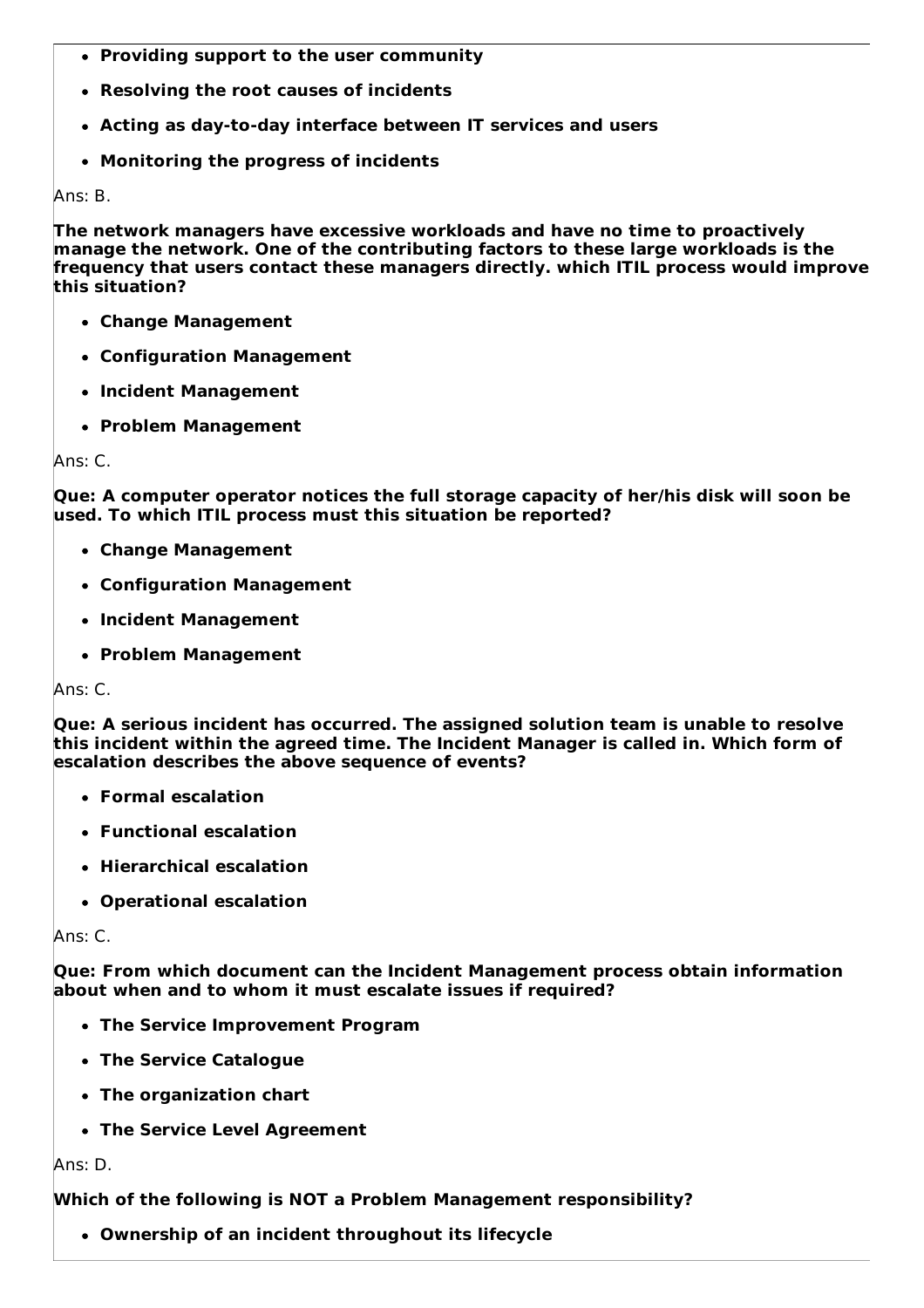- **Investigation & Diagnosis**
- **Raising Requests for Change**
- **Maintenance of a known error database**

Ans: A.

**A known error occurs when:**

- **An error has occurred several times and has been passed to Problem Management**
- **An error occurs that has not been diagnosed and for which a circumvention does not yet exist**
- **A problem has been diagnosed and a resolution or circumvention exists**
- **The resolution of a problem has been implemented**

Ans: C.

**If a customer complains that service levels are below those agreed in the SLA because of a number of related hardware incidents, who is responsible for investigating the underlying cause?**

- **The Incident Manager**
- **The Service Level Manager**
- **The Problem Manager**
- **The Availability Manager**

Ans: C.

**Que: A user complains to the Service Desk that an error continually occurs when using a specific application. This causes the connection with the network to be broken. Which ITIL process is responsible for tracing the cause?**

- **Availability Management**
- **Incident Management**
- **Problem Management**
- **Release Management**

Ans: C.

**How does Problem Management support the Service Desk activities?**

- **It resolves serious incidents for the Service Desk.**
- **It studies all incidents resolved by the Service Desk.**
- **It relieves the Service Desk by communicating the resolution directly to the user.**
- **It makes information on a Known Error available to the Service Desk.**

Ans: D.

**Under an ITIL Change Management process, once a change has been built, who should undertake testing?**

- **The change builder**
- **The Change Manager**
- **The Change Advisory Board**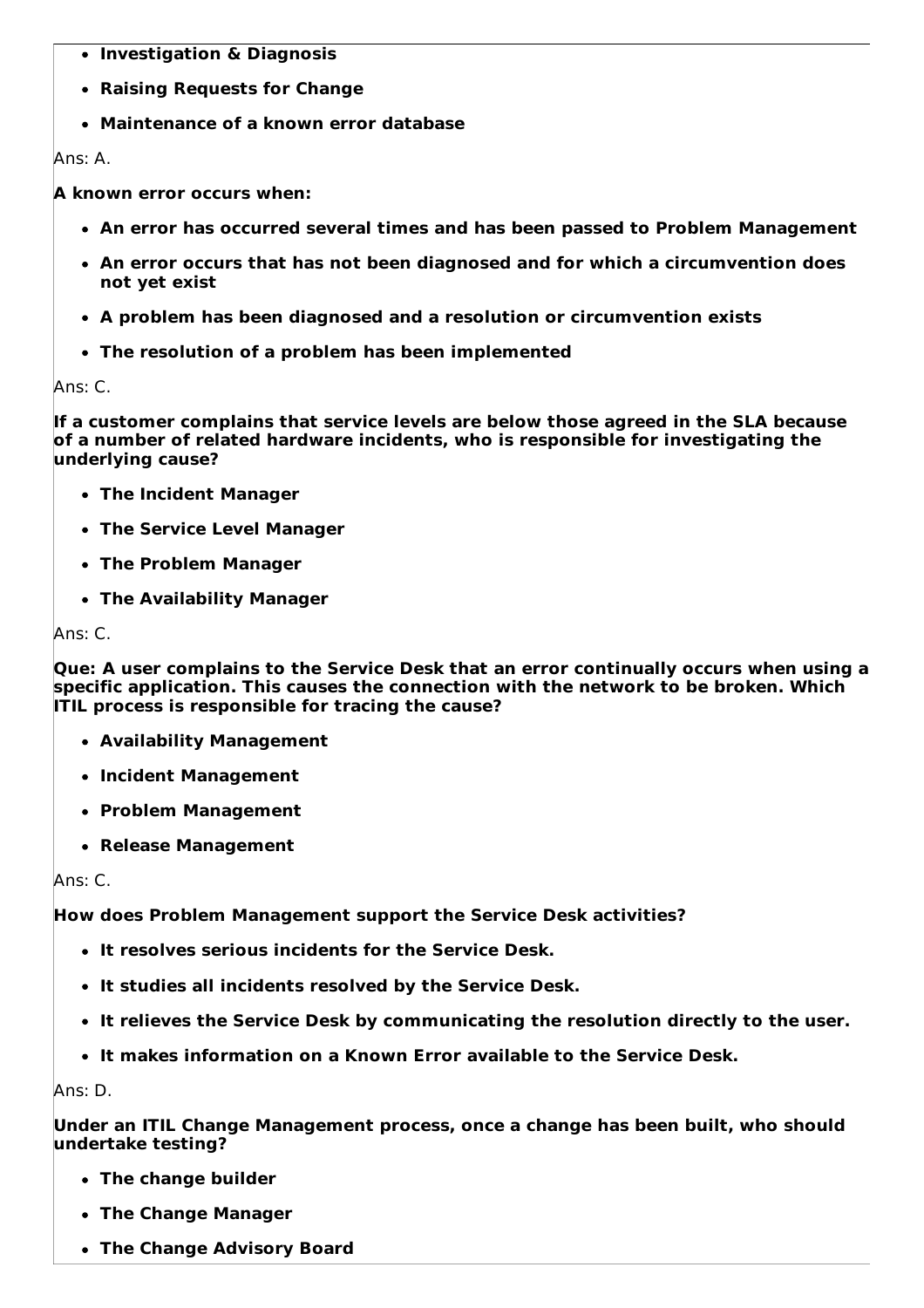# **An independent tester**

## Ans: D.

**Which of the following activities is the responsibility of Change Management?**

- **Reviewing changes to ensure they have worked**
- **Creating a change to rectify a known error**
- **Determining the release strategy for a major change**
- **Implementing a software change at a remote site**

### Ans: A.

**Within an ITIL compliant Change Management process, who decides on the categorisation of a proposed change?**

- **Change Manager**
- **Change Advisory Board**
- **Change Requestor**
- **Change Implementer**

## Ans: A.

**The data in the Configuration Management Database** *CMDB* **can only be modified after permission is granted to modify the infrastructure. Which process grants such permission?**

- **Change Management**
- **Configuration Management**
- **Incident Management**
- **Service Level Management**

## Ans: A.

**After a Change has been implemented, an evaluation is performed.What is this evaluation called?**

- **Forward Schedule of Changes** *FSC*
- **Post Implementation Review** *PIR*
- **Service Improvement Program** *SIP*
- **Service Level Requirement** *SLR*

## Ans: B.

**Which of the following activities is NOT part of the release process:**

- **Moving software from the DSL to the development environment**
- **Moving software from the DSL to the live environment**
- **Moving software from the development to the test environment**
- **Moving software from the live environment to the DSL**

Ans: A.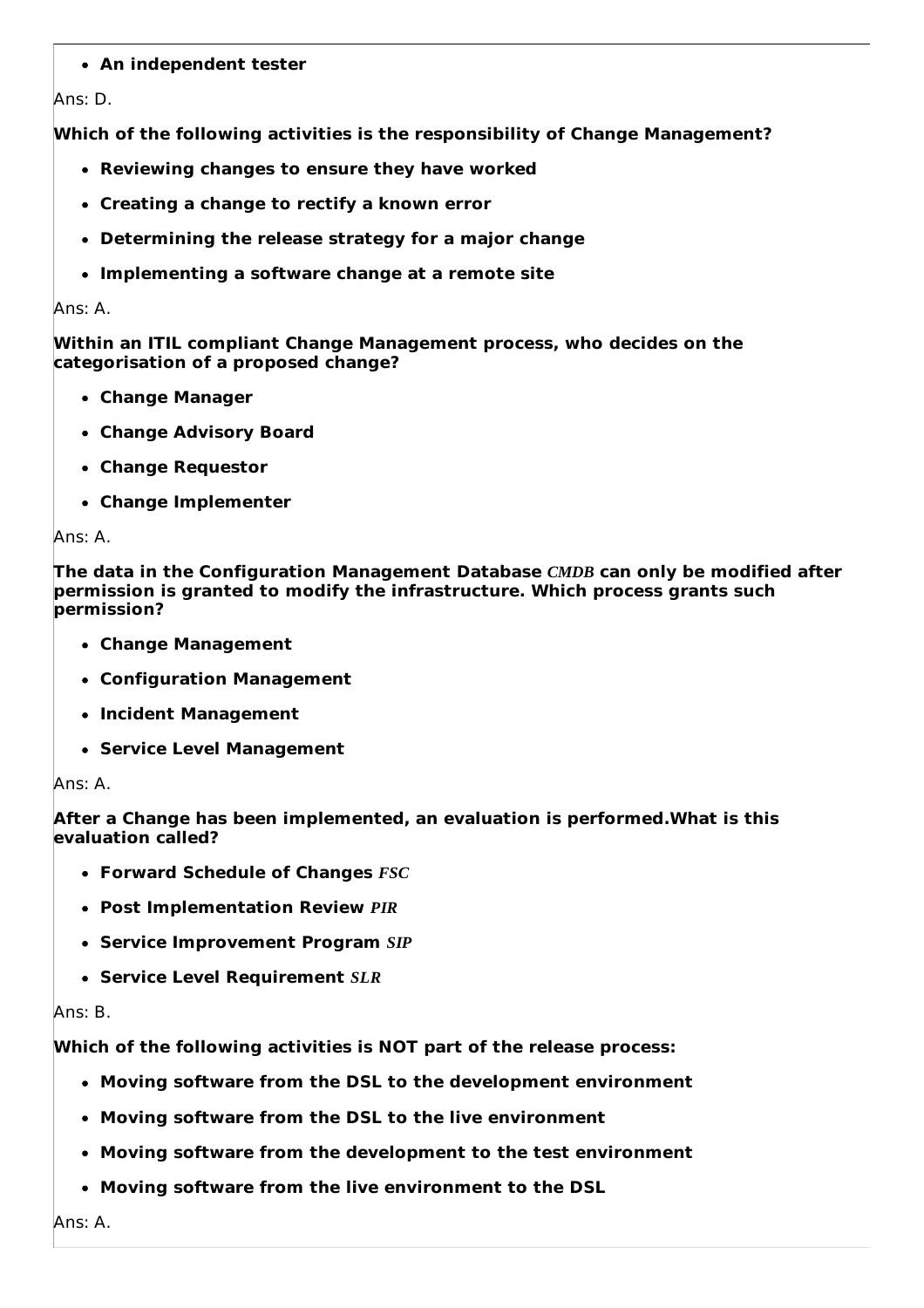**Which of the following best describes 'reliability'?**

- **The combination of confidentiality, integrity and maintainability**
- **The ability of a service to remain functional even though some components have failed**
- **The ability of a CI to remain functional under given conditions**
- **The ability of a CI to be retained in, or restored to, an operational state**

Ans: C.

**What is the description of the term Confidentiality as part of the Security Management process?**

- **Protection of the data against unauthorized access and use**
- **Ability to access data at any moment**
- **The capacity to verify that the data is correct**
- **The correctness of the data**

# Ans: A.

**Which of the following is NOT a responsibility of the IT Service Continuity planning team?**

- **Outlining possible measures to protect an IT service**
- **Deciding the business criticality of an IT service**
- **Testing the plans for recovery of an IT service**
- **Identifying the risks to an IT service**

# Ans: B.

**Which of the following would you NOT expect to see in an IT Service Continuity Plan?**

- **Contact lists**
- **The version number**
- **Reference to change control procedures**
- **Service Level Agreements**

# Ans: D.

**Which of these is not part of Capacity Management?**

- **Tuning**
- **Demand Management**
- **Application sizing**
- **Maintainability**

Ans: D.

**Which of the ITIL processes is responsible for ensuring the organisation is aware of new and changing technology?**

- **Capacity Management**
- **Change Management**